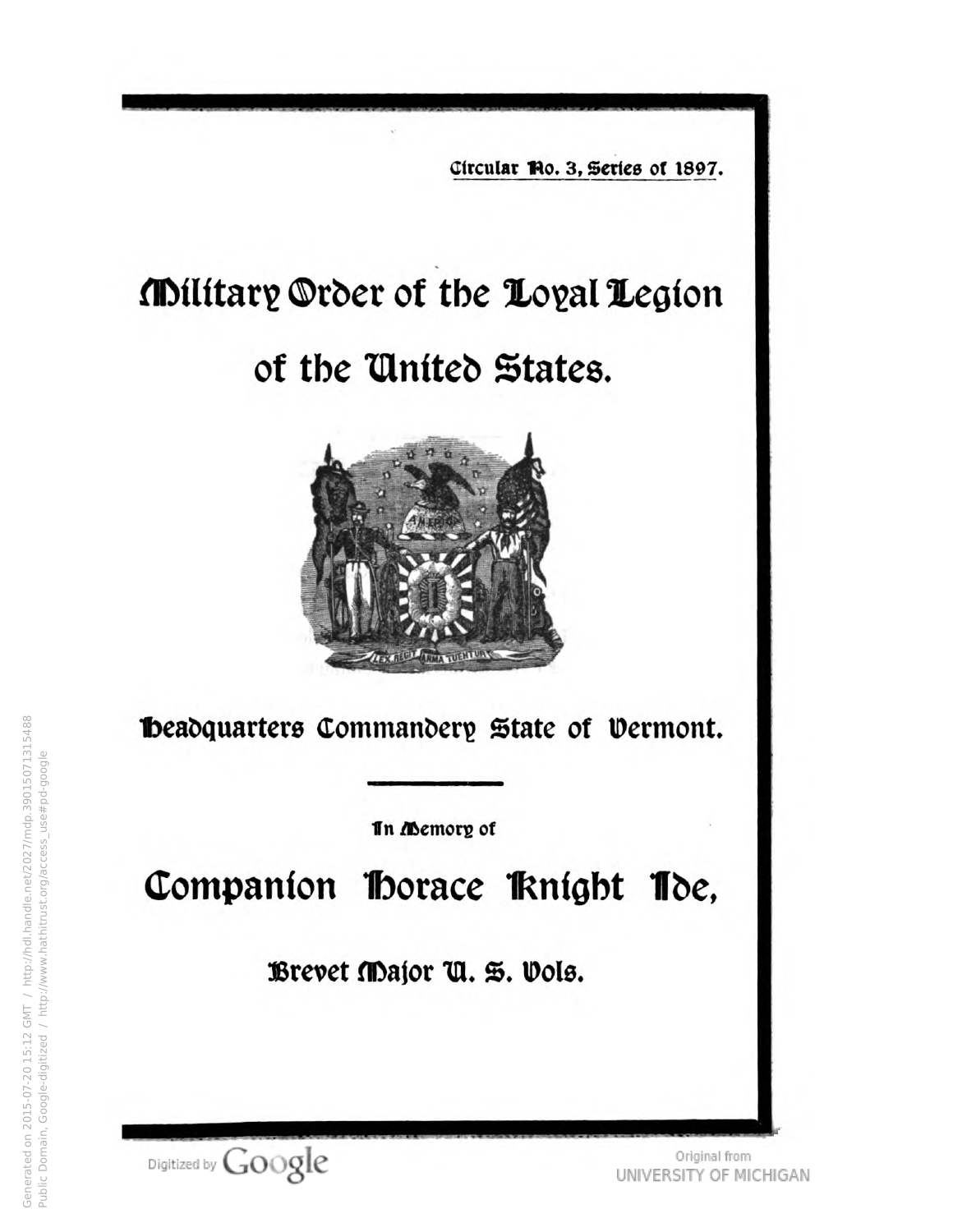## MILITARY ORDER OF THE LOYAL LEGION OF THE UNITED STATES.

Headquarters Commandery of the STate of Vermont-

CIRCULAR No. 3, SERIES OF 1897, Whole Number 50. )

Burlington, June 8, 1897.

Companion HORACE KNIGHT IDE was elected an original member of the First Class through this Commandery at a stated meeting held November 17th, 1896, and died at Brattleboro, Vt., March 31st, 1897. The accompanying report of the committee appointed to prepare a tribute to his memory is published in accordance with the By-Laws of the Commandery.

> By order of Major JOHN L. BARSTOW, U. S. V., Commander.

Hur L. Greenley

First Lieut. U. S. V., Recorder.

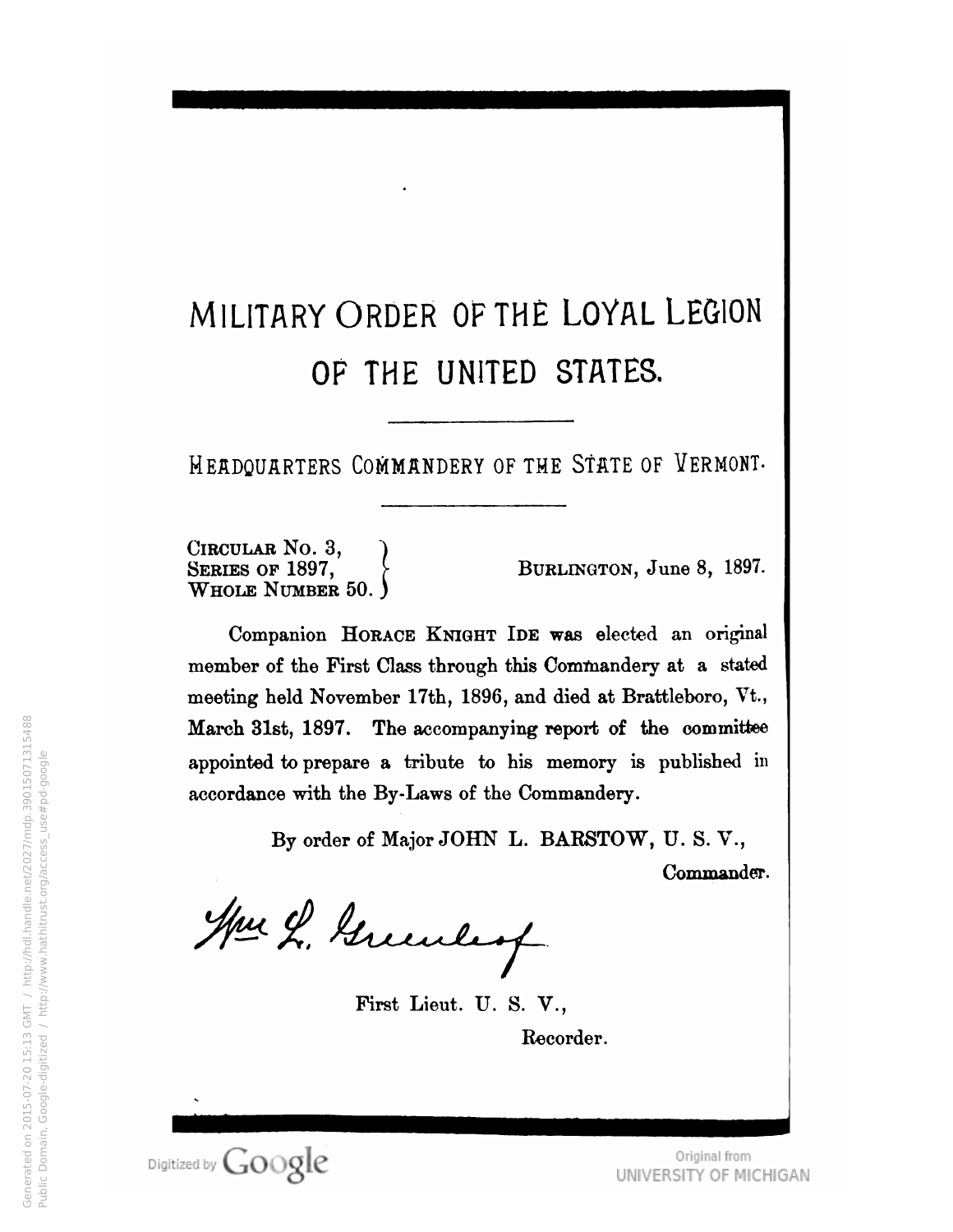## HORACE KNIGHT IDE.

BORN IN PASSUMPSIC, VT., JANUARY 17, 1842. DIED AT BRATTLEBORO, VT., MARCH 31, 1897.

To the Commandery of the State of Vermont:

Your committee, appointed to prepare a memorial to our late Companion, Brevet Major HORACE KNIGHT IDE, respectfully submit the following :

Our deceased Companion, the son of Jacob and Lecloska (Knight) Ide, was born in Passumpsic, Vermont, January 17, 1842. His boyhood was spent in his native town, and, when not in school, mainly in work upon his father's farm. His education was received in the district schools and at the St. Johnsbury Academy, from which institution he graduated in the class of 1860. Before entering the army he taught one term of school.

On the 14th day of September, 1861, at the age of nineteen, ho enlisted in Company F, First Regiment Vermont Cavalry, and in December of that year was transferred to Company D of the same regiment, being promoted to the rank of Corporal on the date of his transfer. In October, 1862, he became Sergeant of his company, and on May 1, 1864, was promoted to First Sergeant. On the 19th of November, 1864, ho became First Lieutenant of his Company, and on May 9th, 1865, its Captain. He was brevetted Major of U. S. Volunteers, to date from March 13, 1865, and was mustered out of the service June 21, 1865.

Digitized by Google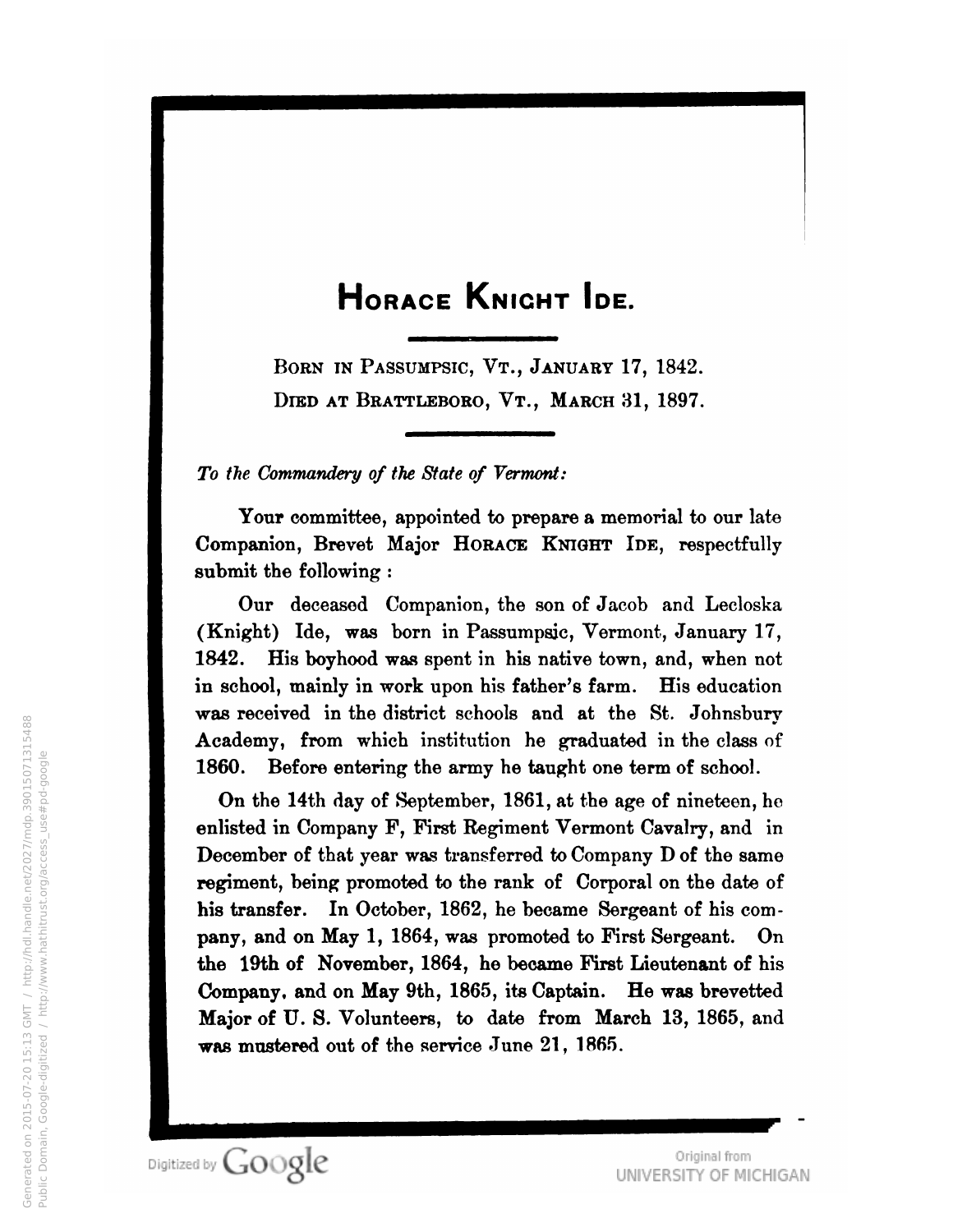On the 18th of July, 1862, Major He was taken prisoner at Liberty Bridge, near Gordonsville, Va., and was confined in Libby Prison and on Belle Isle until September 14, 1862, when he was paroled. In December, 1862, he was exchanged and re joined his regiment. He was again taken prisoner April 1. 1863, near Drainsville, Va., but made his escape from his captors on the following day. On the 19th of October, 1863, he received <sup>a</sup> gun-shot wound in his right side, in the battle of Buckland Mills, Va., and was again wounded September 19, 1864, in the battle of Opequan, Va.

Major Ide served with his regiment, in General Banks' army, in the Shenandoah Valley in 1862, and afterwards in the De fences of Washington until the opening of the Gettysburg cam paign, when his regiment was attached to the Cavalry Corps of the Army of the Potomac. He was with his regiment until the close of the war, and was present in many of the important en gagements in which his regiment took part.

His army record may be briefly epitomized as follows : He was nearly four years in the service, was twice wounded, was twice <sup>a</sup> prisoner of war, and participated—it is believed —in forty-two battles and skirmishes.

Soon after the close of the war Major Ide formed a partner ship with his brother, E. T. Ide, under the firm name of E. T. & H. K. Ide, and buying the flour and grist-mill in Passumpsic owned by their father, the brothers continued the business pre viously conducted by their father and grandfather. In 1873 the firm moved to St. Johnsbury, Vt., and there continued <sup>a</sup> success ful business.

In polities Major Ide was <sup>a</sup> republican, and took <sup>a</sup> prominent part in the political affairs of the State. In <sup>1872</sup> he represented the town of Barnet in the State Legislature, and he also served in various positions of trust in the Village of St. Johnsbury. In